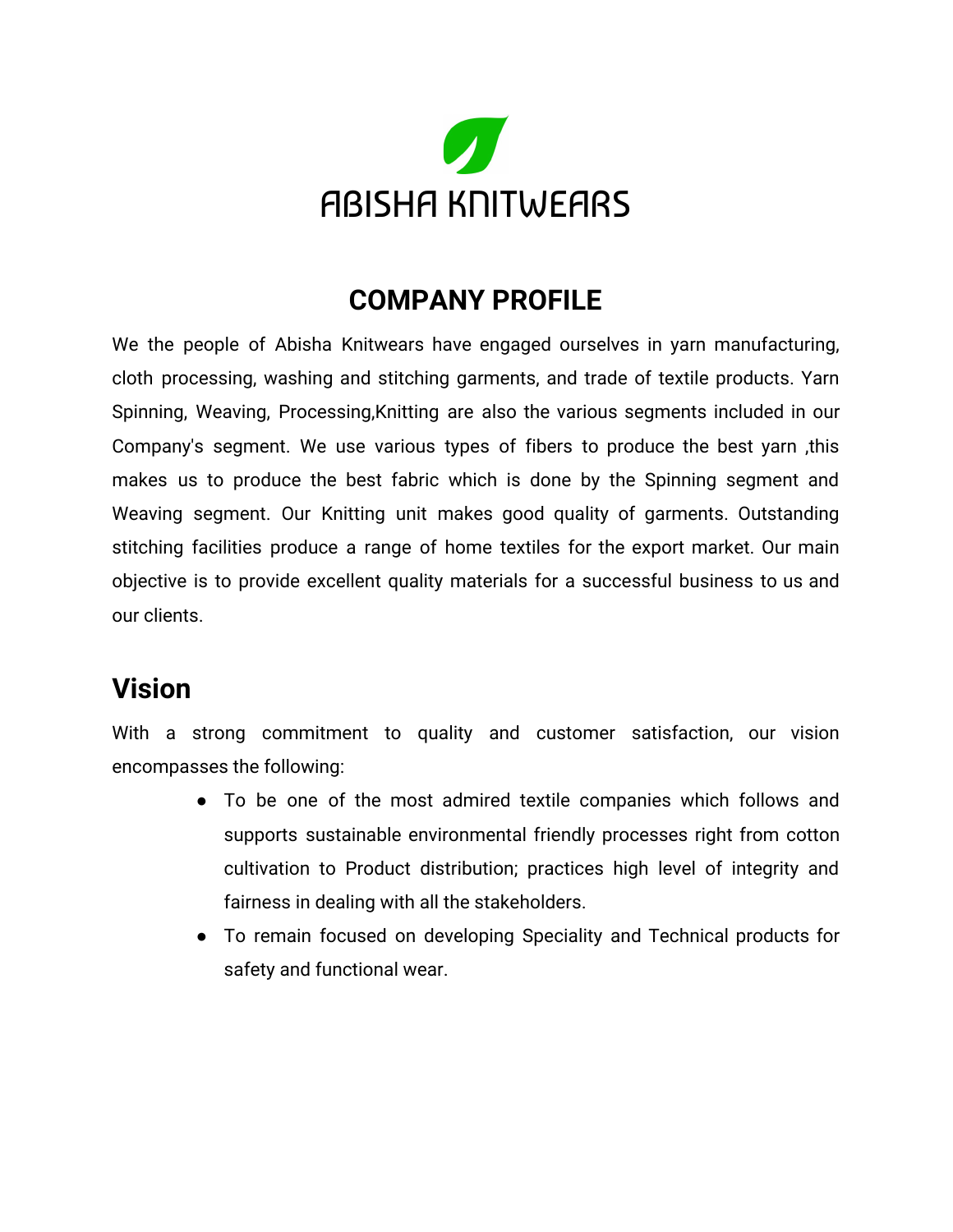## **Mission**

- Our quest is to become the most admired group by all our stakeholders i.e., Customers, Employees, Shareholders and Society at large.
- We shall pursue world-class standards in our People, Products, Processes and Performance.
- We seek quantum growth to lead in the International and domestic market and enhance our international presence by encouraging Innovation and Nurturing Intellectual Processing.
- We will be always conscious of the path we take to ensure the highest ethical and moral compliance even as we remain totally focused on our goals.

| Name of Company        | Abisha Knitwear                      |
|------------------------|--------------------------------------|
| Address                | 1/164 Sakthi Nagar,<br>Poyampalayam, |
| City                   | Tirupur                              |
| Zip Code               | 641602                               |
| <b>Phone Number</b>    | +91 9952706559<br>+91 9952613490     |
| E-mail                 | abisha@abishaknitwear.com            |
| Website                | www.abishaknitwear.com               |
| Country                | India                                |
| <b>Year of Founded</b> | 2019                                 |
| <b>Holders</b>         | N. Abraham                           |
| Time Zone              | (UTC+05:30) Indian Standard Time     |

## **General Information**